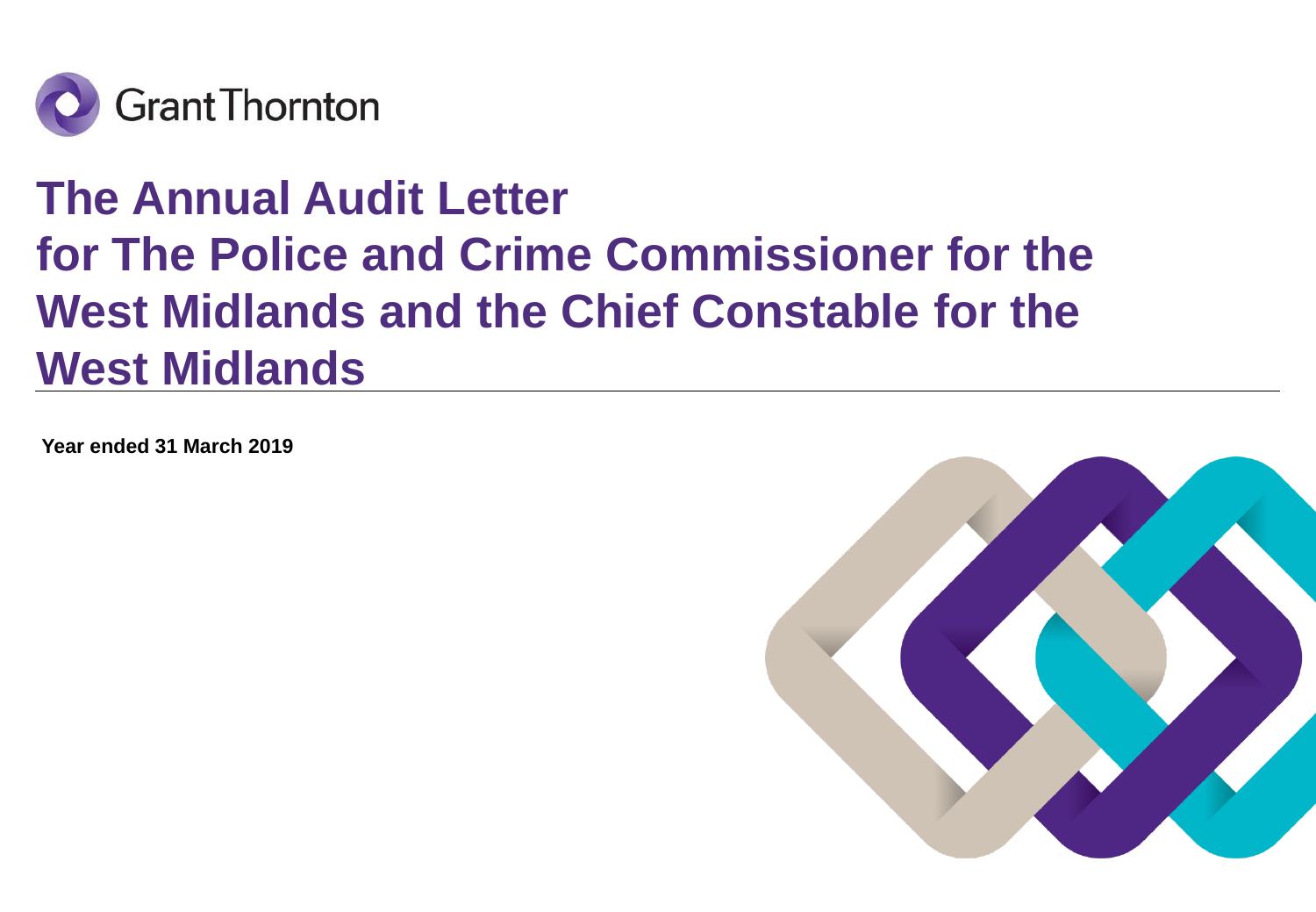# **Contents**



#### **Your key Grant Thornton team members are:**

Paul Grady Key Audit Partner T: 0207 728 2301 E: [paul.d.grady@uk.gt.com](mailto:paul.d.grady@uk.gt.com)

Emily Mayne Senior Manager T: 0121 232 5309 E: [emily.j.mayne@uk.gt.com](mailto:emily.j.mayne@uk.gt.com)

Tom Greensill In-charge Auditor T: 0121 232 5372 E: [thomas.a.greensill@uk.gt.com](mailto:thomas.a.greensill@uk.gt.com)

| <b>Section</b> |                                   | Page |
|----------------|-----------------------------------|------|
| 1.             | <b>Executive Summary</b>          | 3    |
| 2.             | Audit of the Financial Statements | 4    |
|                | 3. Value for Money conclusion     | 11   |
|                |                                   |      |
|                |                                   |      |
|                | <b>Appendices</b>                 |      |
| Α              | Reports issued and fees           | 12   |

B Action Plan 13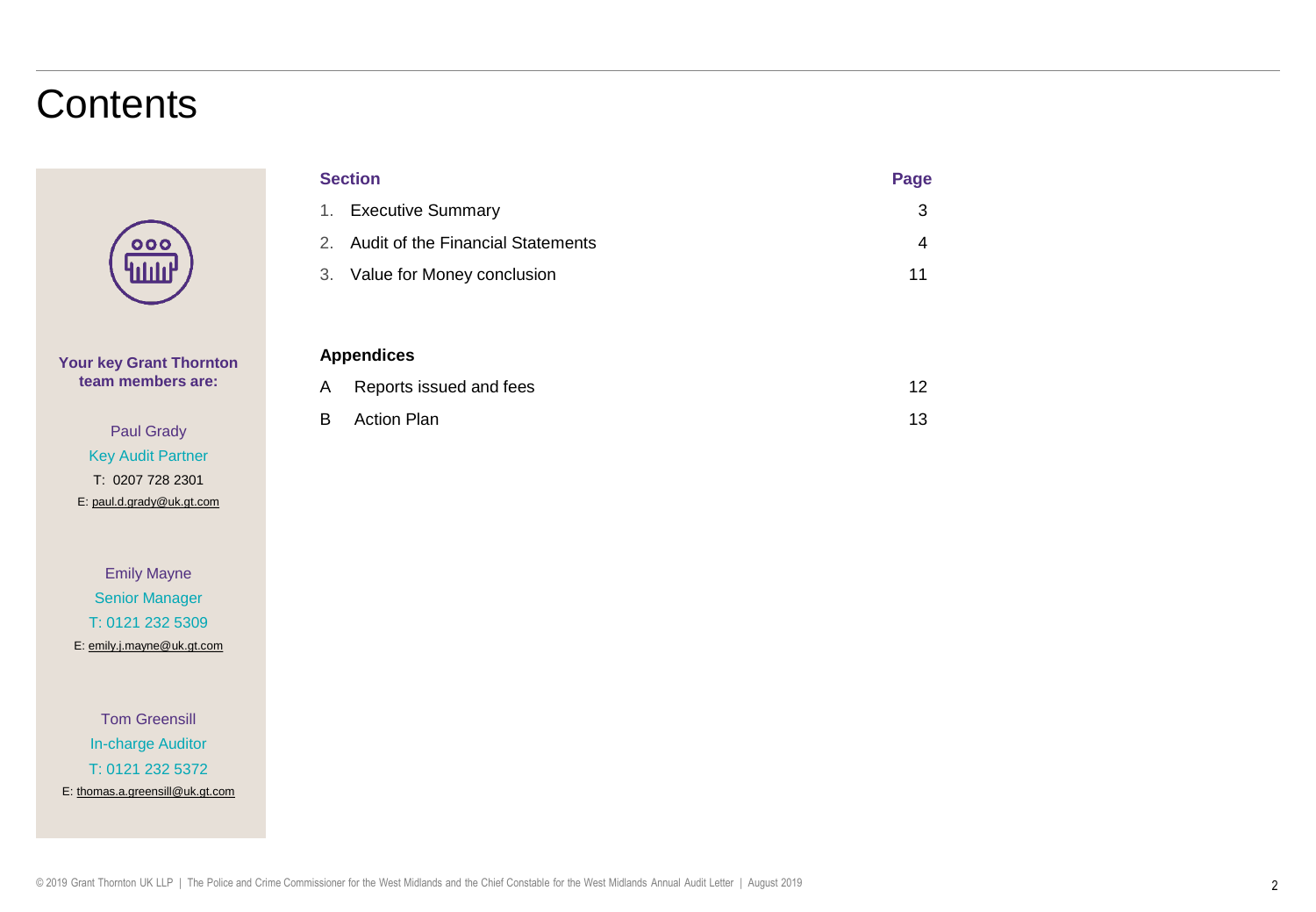# Executive Summary

#### Purpose

Our work

Our Annual Audit Letter (Letter) summarises the key findings arising from the work that we have carried out for the West Midlands Police and Crime Commissioner ('the PCC') and West Midlands Chief Constable and the financial statements of the group, the PCC and the Chief Constable for the year ended 31 March 2019.

This Letter is intended to provide a commentary on the results of our work to the PCC and the Chief Constable and their external stakeholders, and to highlight issues that we wish to draw to the attention of the public. In preparing this Letter, we have followed the National Audit Office (NAO)'s Code of Audit Practice and Auditor Guidance Note (AGN) 07 – 'Auditor Reporting'. We reported the detailed findings from our audit work to the PCC and the Chief Constable (as those charged with governance) in meetings which took place in July 2019

#### Respective responsibilities

We have carried out our audit in accordance with the NAO's Code of Audit Practice, which reflects the requirements of the Local Audit and Accountability Act 2014 (the Act). Our key responsibilities are to:

- give an opinion on the PCC and Chief Constable's financial statements (section two)
- assess the PCC and the Chief Constable's arrangements for securing economy, efficiency and effectiveness in its use of resources (the value for money conclusion) (section three).

In our audit of the PCC and Chief Constable's financial statements, we comply with International Standards on Auditing (UK) (ISAs) and other guidance issued by the NAO.

| <b>Materiality</b>                           | We determined materiality for the audit of the PCC and Chief Constable's financial statements to be £13,177,000, which is 2% of<br>the PCC's gross revenue expenditure. This was the lowest materiality of the Group, PCC and Chief Constable's financial<br>statements. |
|----------------------------------------------|--------------------------------------------------------------------------------------------------------------------------------------------------------------------------------------------------------------------------------------------------------------------------|
| <b>Financial Statements opinion</b>          | We gave an unqualified opinion on the PCC and Chief Constable's financial statements on 2 <sup>nd</sup> August 2019.                                                                                                                                                     |
| <b>Whole of Government Accounts</b><br>(WGA) | Our work on the PCC and Chief Constable's consolidation return, following guidance issued by the NAO, is ongoing as at the<br>date of writing this letter. This work necessarily takes place following the completion of the financial statements audit.                 |
| Use of statutory powers                      | We did not identify any matters which required us to exercise our additional statutory powers.                                                                                                                                                                           |
| <b>Value for Money arrangements</b>          | We were satisfied that the PCC and Chief Constable had put in place proper arrangements to ensure economy, efficiency and<br>effectiveness in their use of resources. We reflected this in our audit opinions issued on 2 <sup>nd</sup> August 2019.                     |
| <b>Certificate</b>                           | We plan to certify that we have completed the audit of the accounts of the PCC and the Chief Constable in accordance with the<br>requirements of the Code of Audit Practice after we have finalised our work on the whole of government consolidation work.              |

We would like to take this opportunity to record our appreciation for the assistance provided by management, the finance team and other officers in both the office of the PCC and the police force during our audits.

> **Grant Thornton UK LLP August 2019**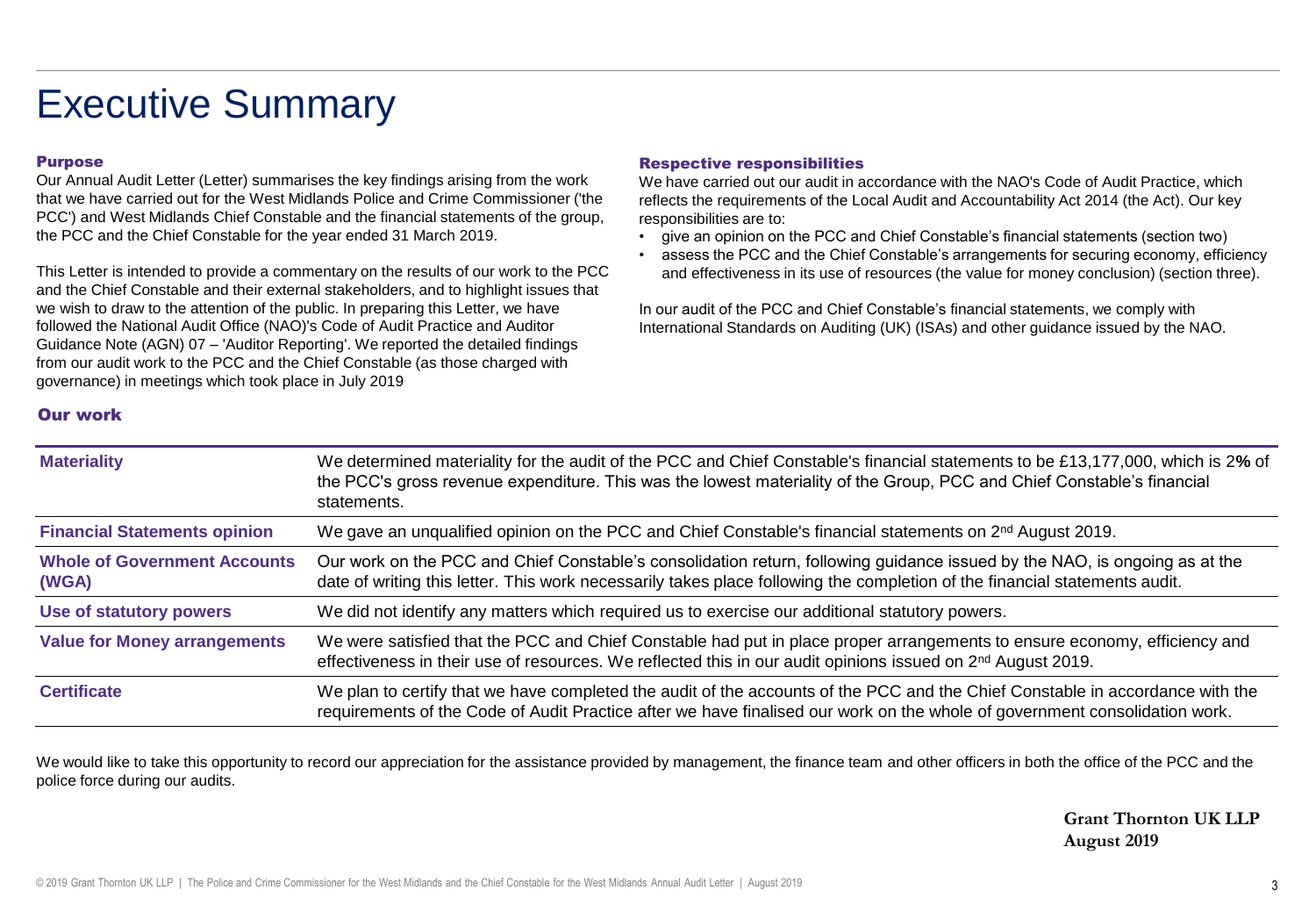### Our audit approach

#### **Materiality**

In our audit of the PCC and Chief Constable's financial statements, we use the concept of materiality to determine the nature, timing and extent of our work, and in evaluating the results of our work. We define materiality as the size of the misstatement in the financial statements that would lead a reasonably knowledgeable person to change or influence their economic decisions.

We determined materiality for the audit of the PCC and the Chief Constable' group financial statements to be £13,177,000, which is 2**%** of the PCC's gross revenue expenditure. We used this benchmark as, in our view, users of the PCC and Chief Constable's financial statements are most interested in where the PCC and Chief Constable have spent their revenue in the year.

We did not set a lower level of specific materiality for any other balances.

We set a lower threshold of £659,000, above which we reported errors to the PCC and Chief Constable in our Audit Findings Report.

### The scope of our audit

Our audit involves obtaining sufficient evidence about the amounts and disclosures in the financial statements to give reasonable assurance that they are free from material misstatement, whether caused by fraud or error. This includes assessing whether:

- the accounting policies are appropriate, have been consistently applied and adequately disclosed;
- the significant accounting estimates made by management are reasonable; and
- the overall presentation of the financial statements gives a true and fair view.

We also read the remainder of the Statement of Accounts and the narrative report and annual governance statement published within the Statement of Accounts to check they are consistent with our understanding of the PCC and Chief Constable and with the financial statements included in the Statement of Accounts on which we gave our opinion.

We carry out our audit in accordance with ISAs (UK) and the NAO Code of Audit Practice. We believe that the audit evidence we have obtained is sufficient and appropriate to provide a basis for our opinion.

Our audit approach was based on a thorough understanding of the PCC and Chief Constable's business and is risk based.

We identified key risks and set out overleaf the work we performed in response to these risks and the results of this work.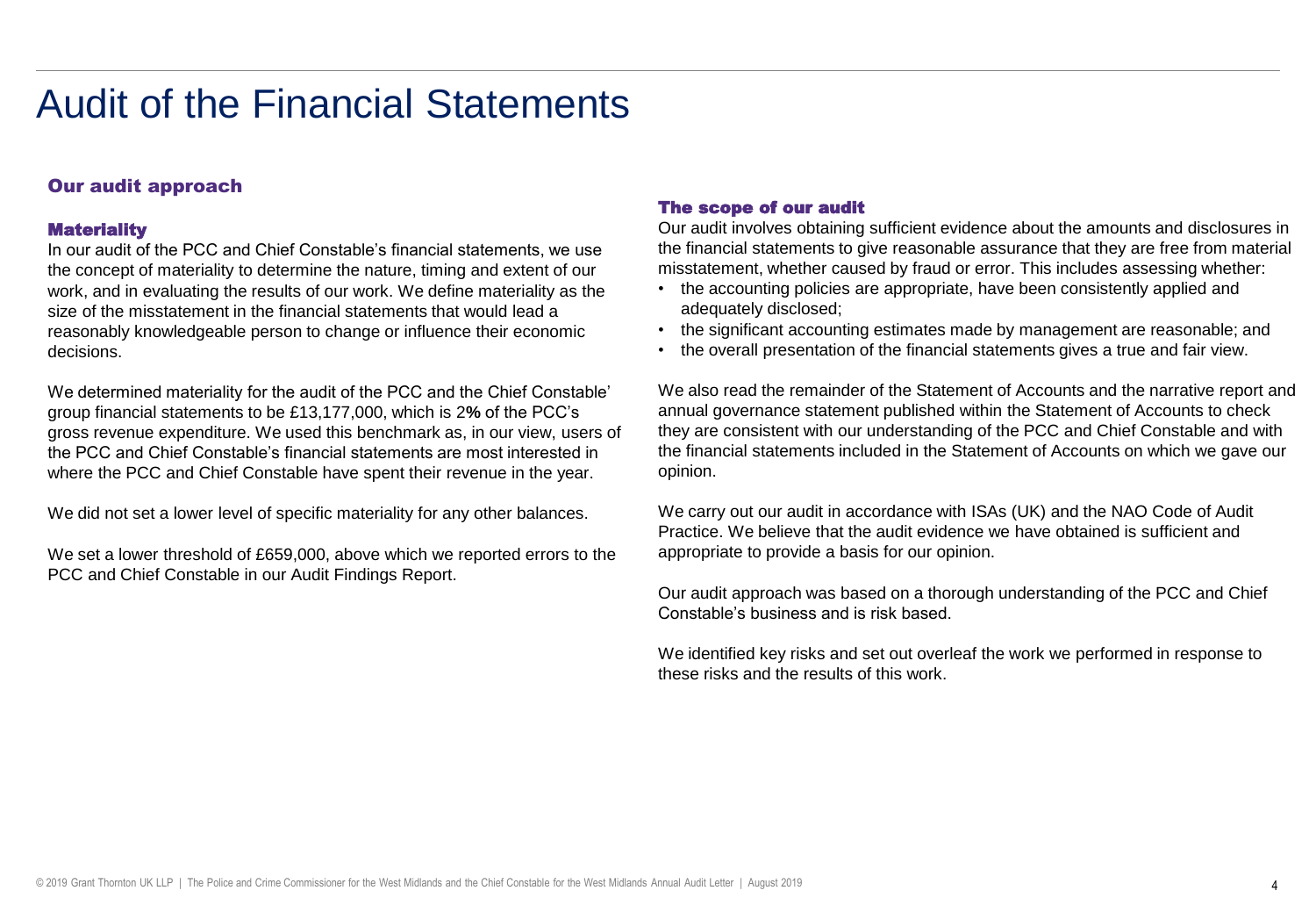### Significant Audit Risks

| Risks identified in our audit plan                                                                                                                                                                                                                                                                                                                                                                                                                                                                                                                                                                                                                                                          | How we responded to the risk and Findings                                                                                                                                                                                                                                                                                                                                                                                                                                                                                                                                                                                                                                                                                                                                                                                                                                                                            | <b>Conclusions</b>                                                                                       |
|---------------------------------------------------------------------------------------------------------------------------------------------------------------------------------------------------------------------------------------------------------------------------------------------------------------------------------------------------------------------------------------------------------------------------------------------------------------------------------------------------------------------------------------------------------------------------------------------------------------------------------------------------------------------------------------------|----------------------------------------------------------------------------------------------------------------------------------------------------------------------------------------------------------------------------------------------------------------------------------------------------------------------------------------------------------------------------------------------------------------------------------------------------------------------------------------------------------------------------------------------------------------------------------------------------------------------------------------------------------------------------------------------------------------------------------------------------------------------------------------------------------------------------------------------------------------------------------------------------------------------|----------------------------------------------------------------------------------------------------------|
| <b>Management over-ride of controls</b><br>Under ISA (UK) 240 there is a non-rebuttable presumed risk<br>that the risk of management over-ride of controls is present<br>in all entities. The Chief Constable and PCC face external<br>scrutiny of their spending and this could potentially place<br>management under undue pressure in terms of how they<br>report performance.<br>We therefore identified management override of control, in<br>particular journals, management estimates and transactions<br>outside the course of business, as a significant risk of<br>material misstatement.<br>Management over-ride of controls is a risk requiring special<br>audit consideration. | We:<br>evaluated the design effectiveness of management controls over journals;<br>gained an understanding of the accounting estimates, judgements applied and<br>decisions made by management and consider their reasonableness;<br>obtained a full listing of journal entries, identified unusual journals and are<br>finalising our testing of unusual journal entries for appropriateness;<br>evaluated the rationale for any changes in accounting policies or significant<br>unusual transactions                                                                                                                                                                                                                                                                                                                                                                                                              | Our audit work did not identify any<br>material issues in respect of<br>management override of controls. |
| The revenue cycle includes fraudulent transactions<br>(rebutted)<br>Under ISA (UK) 240 there is a rebuttable presumed risk that<br>revenue may be misstated due to the improper recognition<br>of revenue.<br>This presumption can be rebutted if the auditor concludes<br>that there is no risk of material misstatement due to fraud<br>relating to revenue recognition.                                                                                                                                                                                                                                                                                                                  | Having considered the risk factors set out in ISA240 and the nature of the<br>revenue streams at the PCC, we determined that the risk of fraud arising from<br>revenue recognition can be rebutted, because:<br>there is little incentive to manipulate revenue recognition;<br>opportunities to manipulate revenue recognition are very limited;<br>the culture and ethical frameworks of police bodies, including the West<br>Midlands PCC, mean that all forms of fraud are seen as unacceptable.<br>For the Chief Constable, revenue is recognised to fund costs and liabilities<br>relating to resources consumed in the direction and control of day-to-day policing.<br>This is shown in the Chief Constable's financial statements as a transfer of<br>resources from the PCC to the Chief Constable for the cost of policing services.<br>Income for the Chief Constable is received entirely from the PCC. | We did not consider this to be a<br>significant risk for either the PCC or<br>the chief constable.       |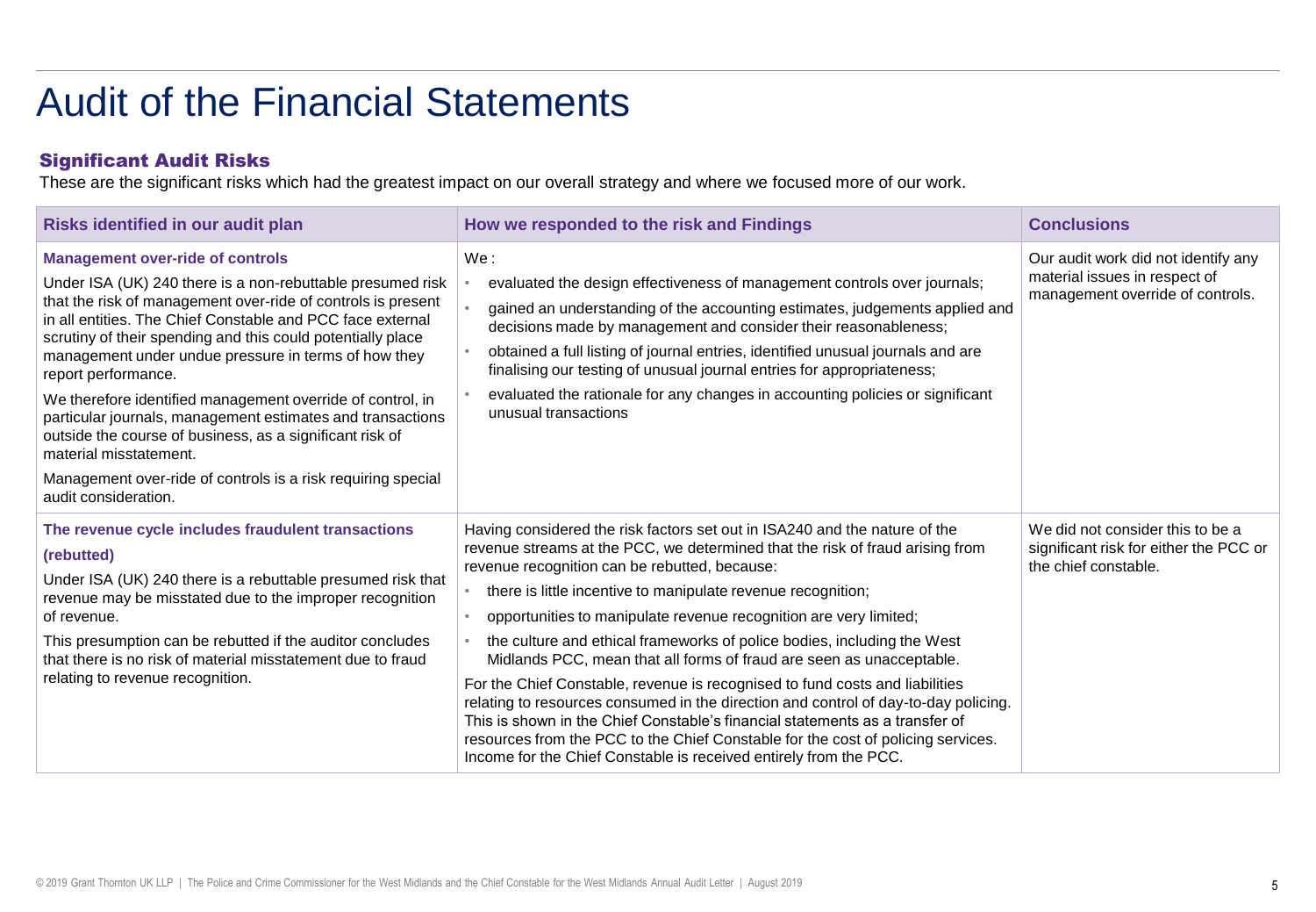### Significant Audit Risks – continued

| Risks identified in our audit plan                                                                                                                                                                                                                                                                                    | How we responded to the risk and Findings                                                                                                                                                                                                                                                                                                                                                                                                                                                                                                                                                                                                                                                                                                                                                                                                                                                                                                                                                                                                                   | <b>Conclusions</b>                                                                 |
|-----------------------------------------------------------------------------------------------------------------------------------------------------------------------------------------------------------------------------------------------------------------------------------------------------------------------|-------------------------------------------------------------------------------------------------------------------------------------------------------------------------------------------------------------------------------------------------------------------------------------------------------------------------------------------------------------------------------------------------------------------------------------------------------------------------------------------------------------------------------------------------------------------------------------------------------------------------------------------------------------------------------------------------------------------------------------------------------------------------------------------------------------------------------------------------------------------------------------------------------------------------------------------------------------------------------------------------------------------------------------------------------------|------------------------------------------------------------------------------------|
| Valuation of property, plant and equipment<br>The PCC revalues land and buildings on a quinquennial<br>basis to ensure that carrying value is not materially different<br>from current value                                                                                                                          | We :<br>evaluated management's processes and assumptions for the calculation of the<br>estimate, the instructions issued to valuation experts and the scope of their<br>work;                                                                                                                                                                                                                                                                                                                                                                                                                                                                                                                                                                                                                                                                                                                                                                                                                                                                               | Our audit work did not identify any<br>material issues in respect of this<br>risk. |
| In the prior year, a desktop valuation was performed in order<br>to ascertain that the valuation of assets was not materially<br>misstated. A full valuation will be carried out in 2018/19.<br>We identified, therefore, that the valuation of land and<br>buildings as a significant risk of material misstatement. | evaluated the competence, capabilities and objectivity of the valuation expert;<br>challenged the information and assumptions used by the valuer to assess<br>completeness and consistency with our understanding;<br>challenged management on their assessment that for assets valued as at 31<br>December 2018, the current value is not materially different from the carrying<br>value. The supporting information provided by the valuer used a materiality<br>level significantly above our materiality level. We have therefore undertaken<br>additional audit analysis and work to confirm that the current value as at 31<br>March 2019 is not materially different from the carrying value;<br>tested revaluations made during the year to see if they had been input<br>correctly into the Group and PCC asset register;<br>evaluated the assumptions made by management for those assets not<br>revalued during the year and how management has satisfied themselves that<br>these are not materially different from current value at year end. |                                                                                    |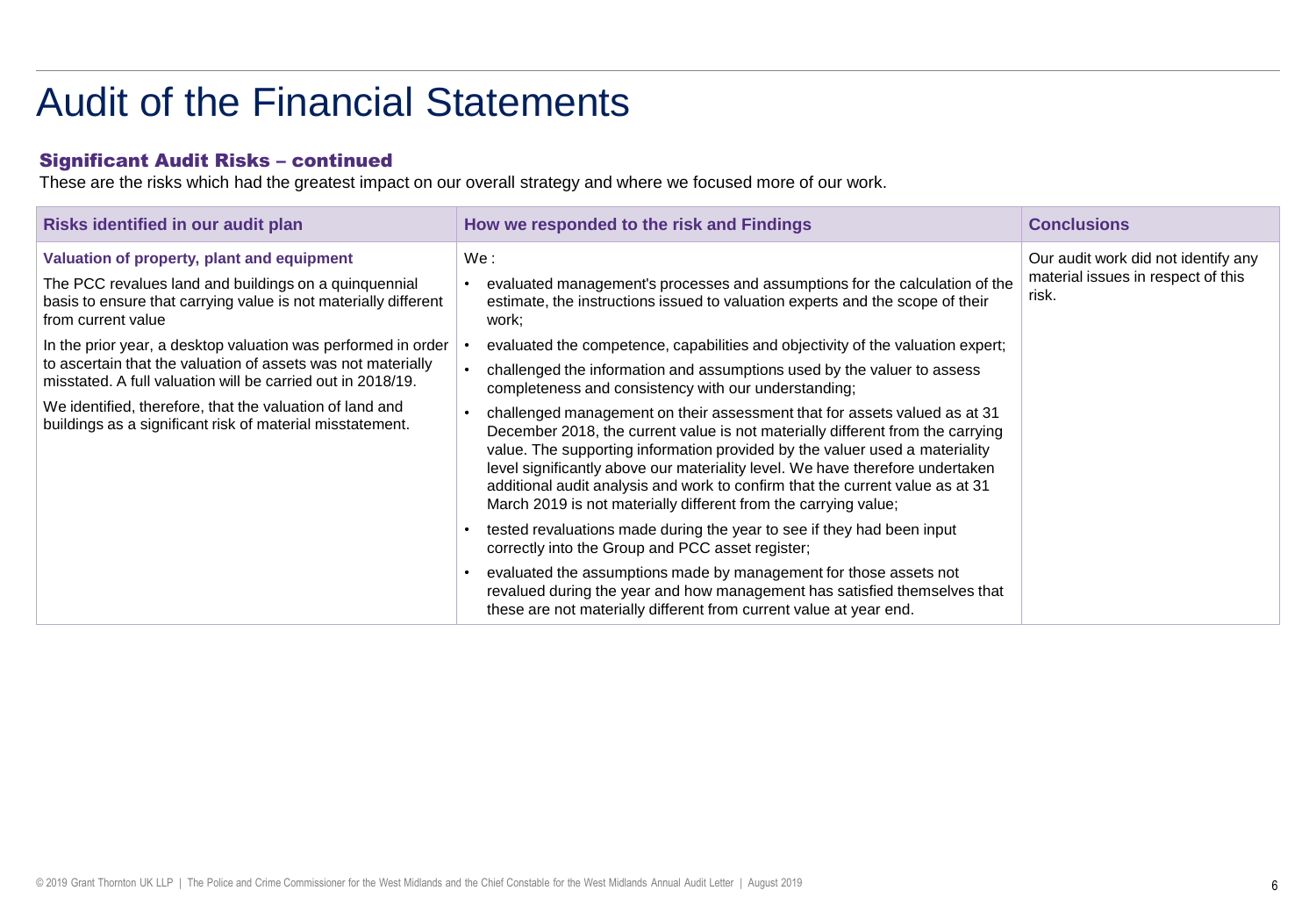### Significant Audit Risks – continued

| Risks identified in our audit plan                                                                                                                                                                                                                                                                              | How we responded to the risk and Findings                                                                                                                                                                                                                                                                                                                           | <b>Conclusions</b>                                                                                                                            |
|-----------------------------------------------------------------------------------------------------------------------------------------------------------------------------------------------------------------------------------------------------------------------------------------------------------------|---------------------------------------------------------------------------------------------------------------------------------------------------------------------------------------------------------------------------------------------------------------------------------------------------------------------------------------------------------------------|-----------------------------------------------------------------------------------------------------------------------------------------------|
| <b>Valuation of pension fund net liability</b><br>The Local Government Pension Scheme (LGPS) pension<br>net liability as reflected in the balance sheet, and asset and<br>liability information disclosed in the notes to the accounts,<br>represent significant estimates in the financial statements.         | We:<br>identified the controls put in place by management to ensure that the pension<br>fund liability is not materially misstated. We will also assess whether these<br>controls were implemented as expected and whether they are sufficient to<br>mitigate the risk of material misstatement;                                                                    | Our audit work did not identify any<br>material issues in respect of this<br>risk, following the material<br>amendments made to the accounts. |
| The Police Officer Pension schemes pension fund liability as<br>reflected in the balance sheet and notes to the accounts<br>represent significant estimates in the financial statements.<br>These estimates by their nature are subject to significant<br>estimation uncertainty, being very sensitive to small | evaluated the instructions issued by management to their management expert<br>(an actuary) for this estimate and the scope of the actuary's work;<br>evaluated the competence, expertise and objectivity of the actuaries who<br>carried out your pension fund valuations. We have gained an understanding of<br>the basis on which the valuations are carried out; |                                                                                                                                               |
| adjustments in the assumptions used.<br>We identified the valuation of the pension fund net liability<br>as a risk requiring special audit consideration.<br>This estimate has been impacted by the recent court<br>judgement regarding McCloud / Sargeant.                                                     | undertook procedures to confirm the reasonableness of the actuarial<br>assumptions made;<br>checked the consistency of the pension fund asset and liability and<br>disclosures in notes to the draft financial statements with the actuarial reports<br>from your actuaries.                                                                                        |                                                                                                                                               |
|                                                                                                                                                                                                                                                                                                                 | undertook procedures to confirm the reasonableness of the actuarial<br>assumptions made by reviewing the report of the consulting actuary (as<br>auditor's expert) and performing any additional procedures suggested within<br>the report                                                                                                                          |                                                                                                                                               |
|                                                                                                                                                                                                                                                                                                                 | undertook procedures to assess the impact of the McCloud judgement upon<br>the financial statements.                                                                                                                                                                                                                                                                |                                                                                                                                               |
|                                                                                                                                                                                                                                                                                                                 | obtained assurances from the auditor of West Midlands Pension Fund as to<br>the controls surrounding the validity and accuracy of membership data;<br>contributions data and benefits data sent to the actuary by the pension fund<br>and the fund assets valuation in the pension fund financial statements.                                                       |                                                                                                                                               |
|                                                                                                                                                                                                                                                                                                                 | confirmed that the revised figures had been appropriately processed through<br>the financial statements.                                                                                                                                                                                                                                                            |                                                                                                                                               |
|                                                                                                                                                                                                                                                                                                                 | continued                                                                                                                                                                                                                                                                                                                                                           |                                                                                                                                               |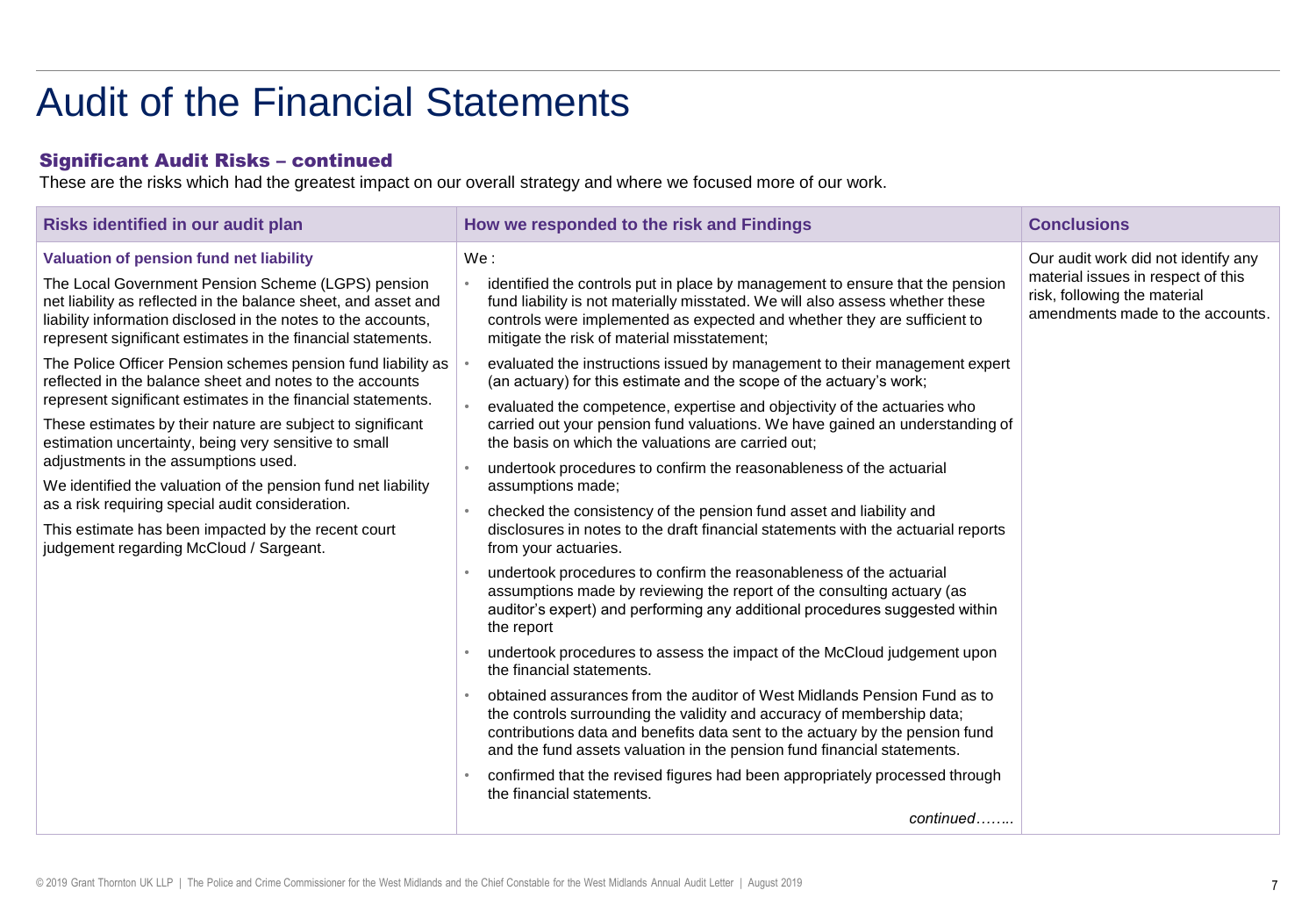### Significant Audit Risks – continued

| Risks identified in our audit plan                     | How we responded to the risk and Findings                                                                                                                                                                                                                                                                                                                                                                                                                                                                                                                                                       | <b>Conclusions</b>                                                                                                                            |
|--------------------------------------------------------|-------------------------------------------------------------------------------------------------------------------------------------------------------------------------------------------------------------------------------------------------------------------------------------------------------------------------------------------------------------------------------------------------------------------------------------------------------------------------------------------------------------------------------------------------------------------------------------------------|-----------------------------------------------------------------------------------------------------------------------------------------------|
| Valuation of pension fund net liability -<br>continued | <b>Impact of McCloud / Sargeant</b><br>At the time the accounts were prepared there was significant uncertainty about whether the<br>Government would have leave to appeal to the Supreme Court following the Court of Appeal's<br>decision in the McCloud case concerning age discrimination in pension schemes. There were<br>significant developments with this national issue during the course of our audit. In late June the<br>Government was refused leave to appeal to the Supreme Court, which meant that the impact on<br>local authorities pension liabilities became more certain. | Our audit work did not identify any<br>material issues in respect of this<br>risk, following the material<br>amendments made to the accounts. |
|                                                        | The PCC and the Chief Constable commissioned updated actuarial assessments to consider the<br>impact of the McCloud court ruling on pensions liabilities. As a result the net pension liability<br>increased. This had no impact on useable reserves.                                                                                                                                                                                                                                                                                                                                           |                                                                                                                                               |
|                                                        | The actuary's estimate for the Police Pension Scheme was of a likely increase in past service<br>cost and overall pension liabilities of £336.5 million. For the Local Government Pension<br>Scheme, Barnett Waddingham estimated the potential increase in scheme liabilities as a result<br>of this judgment to be approximately £11.2 million for the Group. These resulted in a £347.7<br>million adjustment to the CIES.                                                                                                                                                                   |                                                                                                                                               |
|                                                        | Amendments to the financial statements to reflect the revised liability and service cost figures<br>provided by the actuaries resulted in changes to the draft Chief Constable, PCC and Group<br>Comprehensive Income and Expenditure Statements, Balance Sheets and Movement in<br>Reserves Statements, as well as a number of the notes to the financial statements including the<br>Expenditure and Funding Analysis and explanatory note, Adjustments between Accounting Basis<br>and Funding Basis under Regulation, Unusable Reserves and Defined Benefit Pension Schemes.                |                                                                                                                                               |
|                                                        | In addition, an additional disclosure note was included within the financial statements, explaining<br>the position and the impact on both long-term liabilities in the Chief Constable, PCC and Group<br>balance sheets as well as potential increases in contributions payable to each scheme in future<br>years following further actuarial valuations.                                                                                                                                                                                                                                      |                                                                                                                                               |
|                                                        | continued                                                                                                                                                                                                                                                                                                                                                                                                                                                                                                                                                                                       |                                                                                                                                               |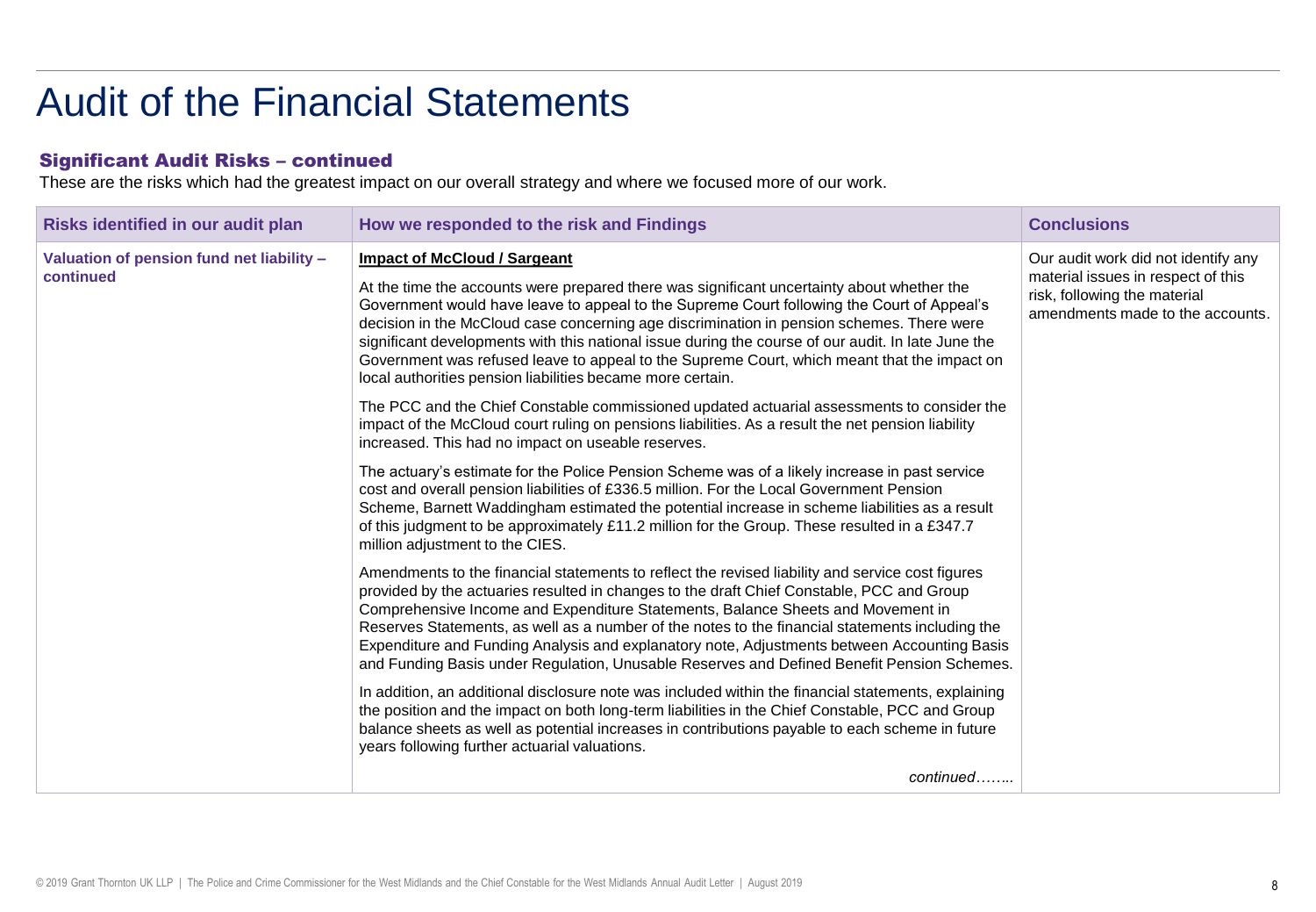### Significant Audit Risks – continued

| Risks identified in our audit plan                     | How we responded to the risk and Findings                                                                                                                                                                                                                                                                                                                                                                                                                                                                                                                                                                                                                                                                                                                                              | <b>Conclusions</b>                                                                                                                            |
|--------------------------------------------------------|----------------------------------------------------------------------------------------------------------------------------------------------------------------------------------------------------------------------------------------------------------------------------------------------------------------------------------------------------------------------------------------------------------------------------------------------------------------------------------------------------------------------------------------------------------------------------------------------------------------------------------------------------------------------------------------------------------------------------------------------------------------------------------------|-----------------------------------------------------------------------------------------------------------------------------------------------|
| Valuation of pension fund net liability -<br>continued | <b>Impact of Guaranteed Minimum Pension (GMP) equalisation ruling</b><br>In October 2018, the High Court ruled that defined benefit pension schemes must remove any<br>discriminatory effect that guaranteed minimum pension entitlements (GMPs) have had on<br>members benefits. GMPs must be equalised between men and women and that past<br>underpayments must be corrected. Actuaries have taken differing approaches to this issue.<br>The Government has announced an "interim solution" for members in public service schemes,<br>including the Police Pension Scheme and the Local Government Pension Scheme. We<br>performed specific work to ensure that the impact had been sufficiently included within the Chief<br>Constable and PCC's pensions liability calculations. | Our audit work did not identify any<br>material issues in respect of this<br>risk, following the material<br>amendments made to the accounts. |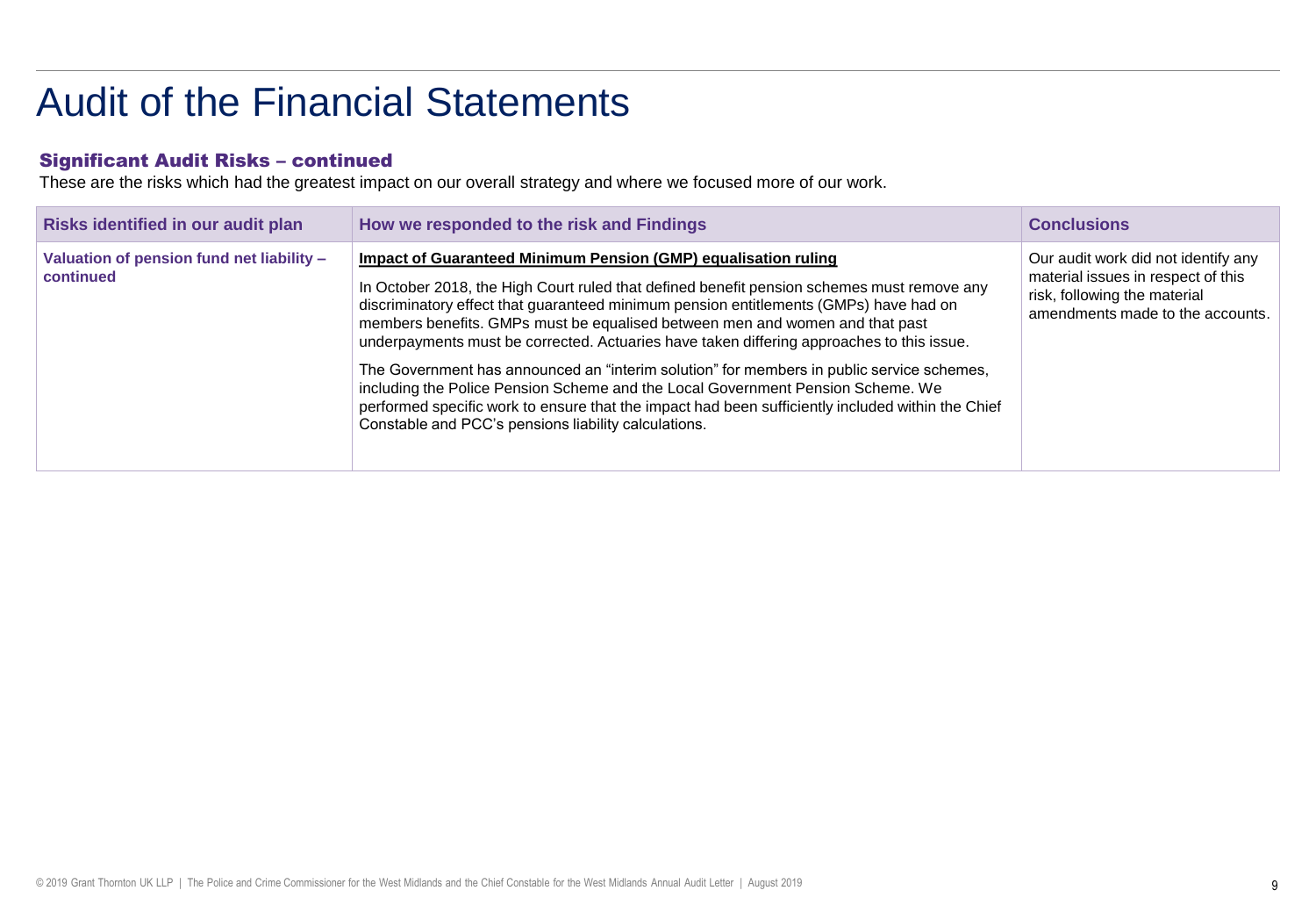### Audit opinion

We gave an unqualified opinion on the PCC, Group and the Chief Constable's financial statements on 2nd August 2019.

### Preparation of the financial statements

The PCC and Chief Constable presented us with draft group accounts in accordance with the national deadline, and provided a good set of working papers to support them. The finance team responded promptly and efficiently to our queries during the course of the audit.

After the production of the financial statements, the Government was refused leave to appeal, which meant that the impact on local authorities pension liabilities from the McCloud case required revised figures to be obtained from the actuary. We worked closely with the finance team to understand these revised figures and undertook additional procedures due to the significant changes proposed. We also undertook more detailed work around the asset valuations and general pensions liabilities due to their size and the level of estimation uncertainty. All of these risks incurred additional fees.

#### Issues arising from the audit of the financial statements

We reported the key issues from our audit to the PCC and Chief Constable as those charged with governance on 25 July 2019 and 2 August 2019.

#### Annual Governance Statement and Narrative Report

We are required to review the PCC and the Chief Constable's Annual Governance Statement (AGS) and Narrative Report. It published them on its website within the draft accounts following the issue of our audit opinion.

Both documents were prepared in line with the CIPFA Code and relevant supporting guidance. We confirmed that both documents were consistent with the financial statements prepared by the PCC and the Chief Constable and with our knowledge of these businesses.

#### Whole of Government Accounts (WGA)

Our work on the PCC and Chief Constable's consolidation return, following guidance issued by the NAO, is ongoing as at the date of writing this letter. This work necessarily takes place following the completion of the financial statements audit.

#### Other statutory powers

We have additional powers and duties under the Act, including powers to issue a public interest report, make written recommendations, apply to the Court for a declaration that an item of account is contrary to law, and to give electors the opportunity to raise questions about the PCC and Chief Constable's accounts and to raise objections received in relation to the accounts.

#### Certificate of closure of the audit

We plan to certify that we have completed the audit of the accounts of the PCC and the Chief Constable in accordance with the requirements of the Code of Audit Practice after we have finalised our work on the whole of government consolidation work.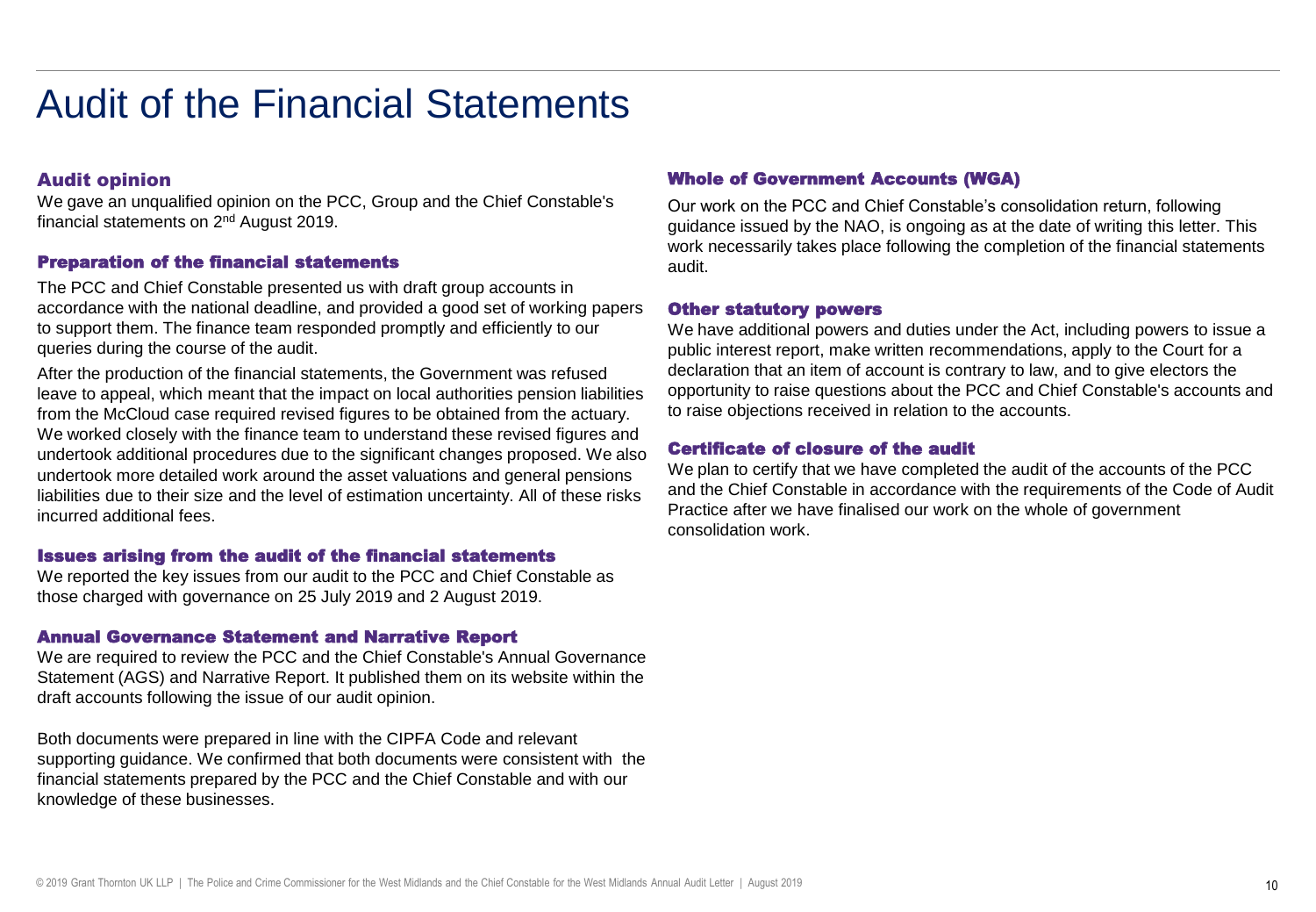# Value for Money conclusion

## **Background**

We carried out our review in accordance with the NAO Code of Audit Practice, following the guidance issued by the NAO in November 2017 which specified the criterion for auditors to evaluate:

*In all significant respects, the audited body takes properly informed decisions and deploys resources to achieve planned and sustainable outcomes for taxpayers and local people.* 

# Key findings

.

Our first step in carrying out our work was to perform a risk assessment and identify the risks where we concentrated our work.

The risks we identified and the conclusions from the work we performed are set out below. We reported our findings in more detail in our Audit Findings report, which was agreed with the PCC and Chief Constable in July 2019. We also agreed recommendations with both entities.

- **Devolution** We did not identify any unmitigated residual material issues to report.
- **Financial strategy and long term sustainability** We did not identify any unmitigated residual material issues to report.
- **Risk Management**  We did not identify any unmitigated residual material issues to report.

### Overall Value for Money conclusion

We were satisfied that in all significant respects that both the PCC and Chief Constable had put in place proper arrangements to secure economy, efficiency and effectiveness in their use of resources for the year ending 31 March 2019.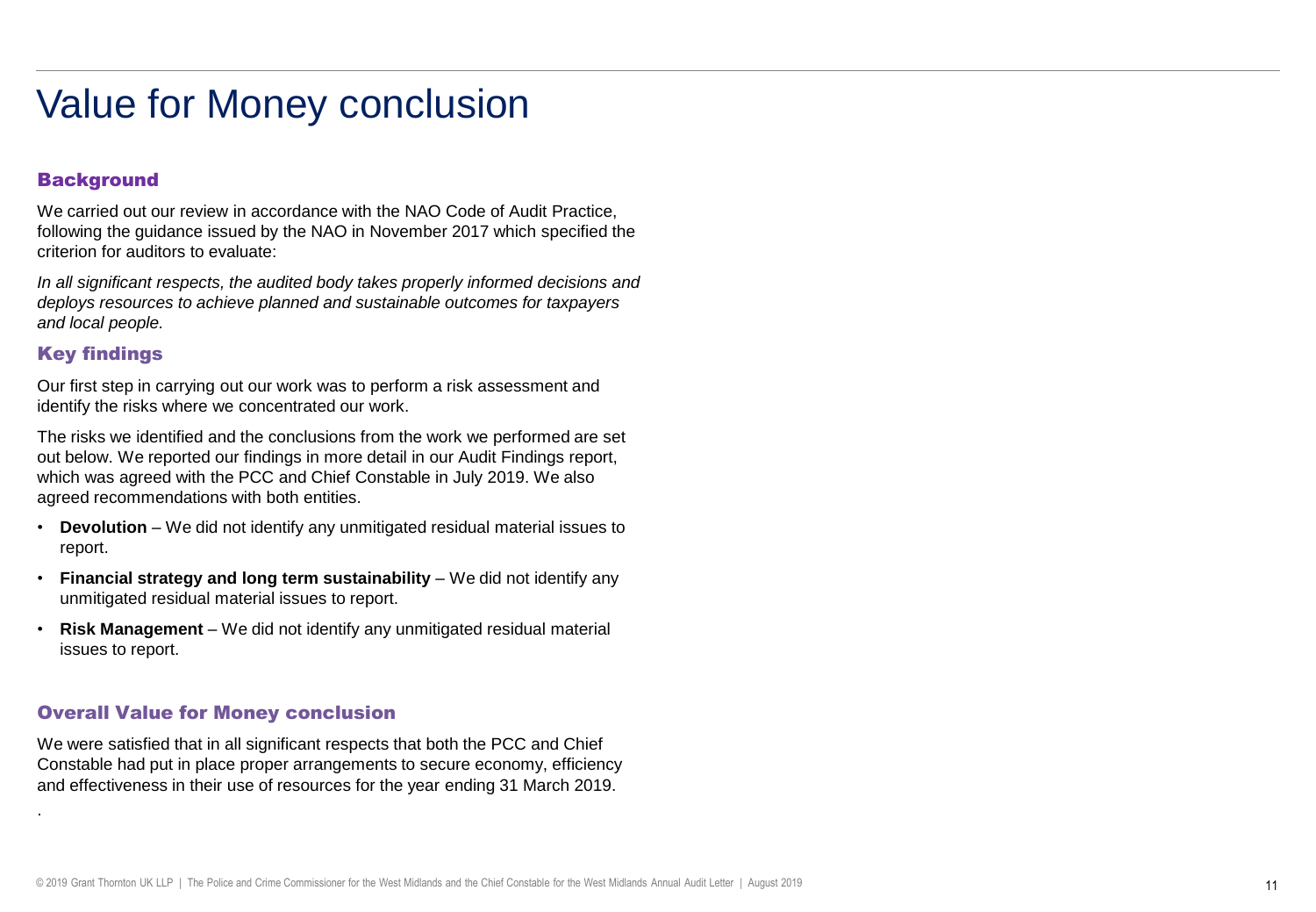# A. Reports issued and fees

We confirm below our final reports issued and fees charged for the audit and confirm there were no fees for the provision of non audit services.

### Reports issued

| <b>Report</b>                | Date issued   |
|------------------------------|---------------|
| Audit Plan                   | 28 March 2019 |
| <b>Audit Findings Report</b> | 25 July 2019  |
| Annual Audit Letter          | August 2019   |

#### Fees

|                   |        |        | Planned Actual fees 2016/17 fees |
|-------------------|--------|--------|----------------------------------|
|                   |        |        |                                  |
| <b>PCC</b> audit  | 32.623 | 32.623 | 49,896                           |
| <b>CC Audit</b>   | 17.325 | 21.825 | 47,544                           |
| <b>Total fees</b> | 49.948 | 54.488 | 97,440                           |

### Audit fee variation

As outlined in our audit plan, the 2018/19 scale fee for the PCC and Chief Constable published by PSAA of £49,948 assumes that the scope of the audit does not significantly change. There are a number of areas where the scope of the audit has changed, which has led to additional work. These are set out in the following table.

| Area                                                           | <b>Reason</b>                                                                                                                                                                                                                                                                                                                                                                                                                                                                                                             | Fee<br>proposed |
|----------------------------------------------------------------|---------------------------------------------------------------------------------------------------------------------------------------------------------------------------------------------------------------------------------------------------------------------------------------------------------------------------------------------------------------------------------------------------------------------------------------------------------------------------------------------------------------------------|-----------------|
| <b>Assessing the</b><br>impact of the<br><b>McCloud ruling</b> | The Government's transitional arrangements<br>for pensions were ruled discriminatory by the<br>Court of Appeal last December. The Supreme<br>Court refused the Government's application for<br>permission to appeal this ruling. This resulted<br>in significant material amendments to the<br>pension liabilities in the financial statements.<br>As part of our audit we have reviewed the<br>revised actuarial assessment of the impact on<br>the financial statements along with any audit<br>reporting requirements. | £2,500          |
| <b>Pensions and</b><br><b>PPE</b> valuation                    | The Financial Reporting Council has<br>highlighted that the quality of work by audit<br>firms in respect of IAS 19 and PPE valuations<br>needs to improve across local government<br>audits. Accordingly, we have increased the<br>level of scope and coverage in respect of IAS<br>19 and PPE valuations this year.                                                                                                                                                                                                      | £2,000          |
| <b>Total</b>                                                   |                                                                                                                                                                                                                                                                                                                                                                                                                                                                                                                           | £4,500          |

**Fee variations are subject to PSAA approval.**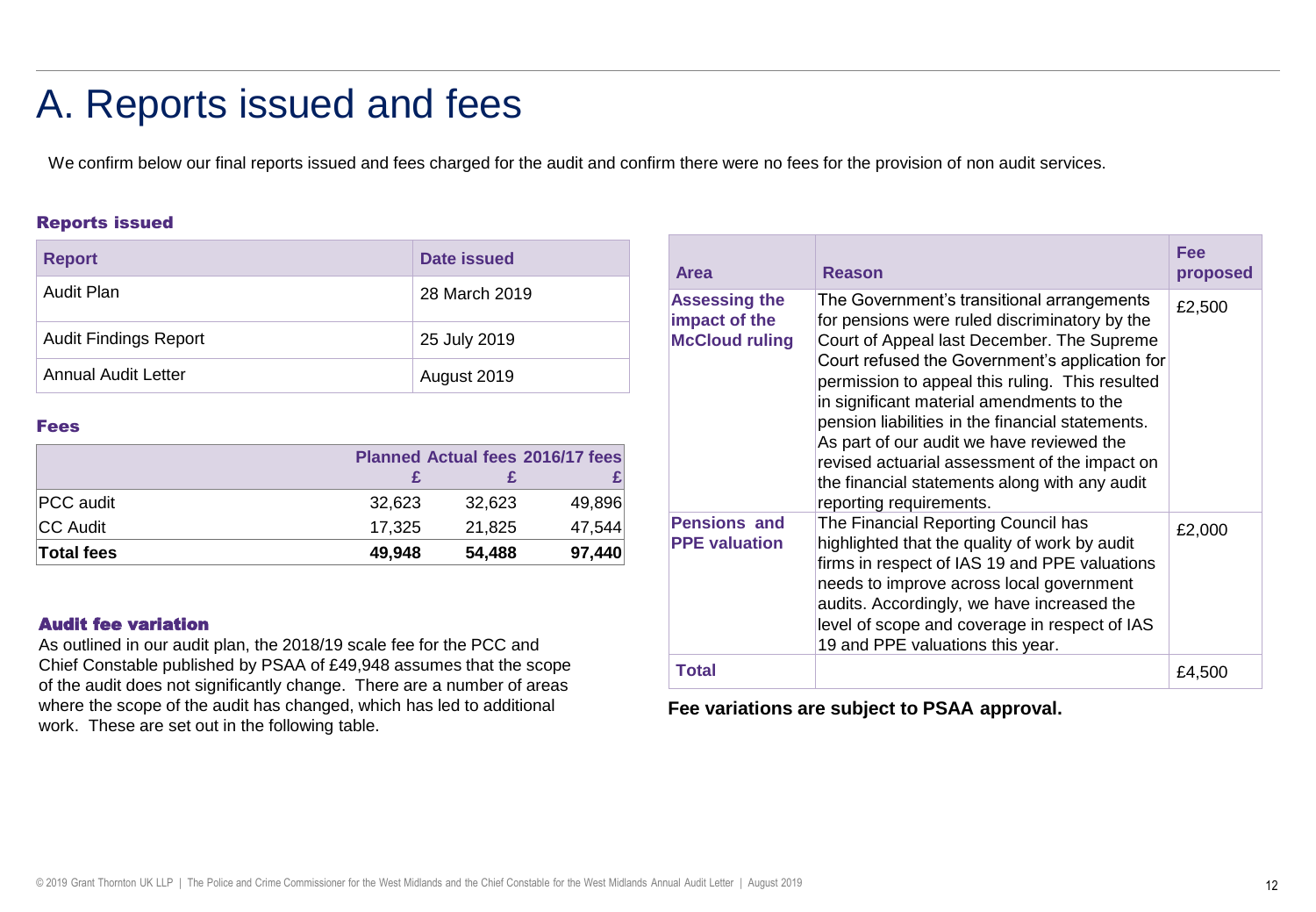# A. Reports issued and fees continued

We confirm below our final reports issued and fees charged for the audit and confirm there were no fees for the provision of non audit services.

#### Fees for non-audit services

| <b>Service</b>                              | <b>Fees £</b> |
|---------------------------------------------|---------------|
| <b>Audit related services</b><br>- None     | Nil           |
| <b>Non-Audit related services</b><br>- None | Nil           |

#### Non- audit services

- For the purposes of our audit we have made enquiries of all Grant Thornton UK LLP teams providing services to the PCC and Chief Constable. The table above summarises all non-audit services which were identified.
- We have considered whether non-audit services might be perceived as a threat to our independence as the PCC and Chief Constable's auditor and have ensured that appropriate safeguards are put in place.

The above non-audit services are consistent with the PCC and Chief Constable's policy on the allotment of non-audit work to your auditor.